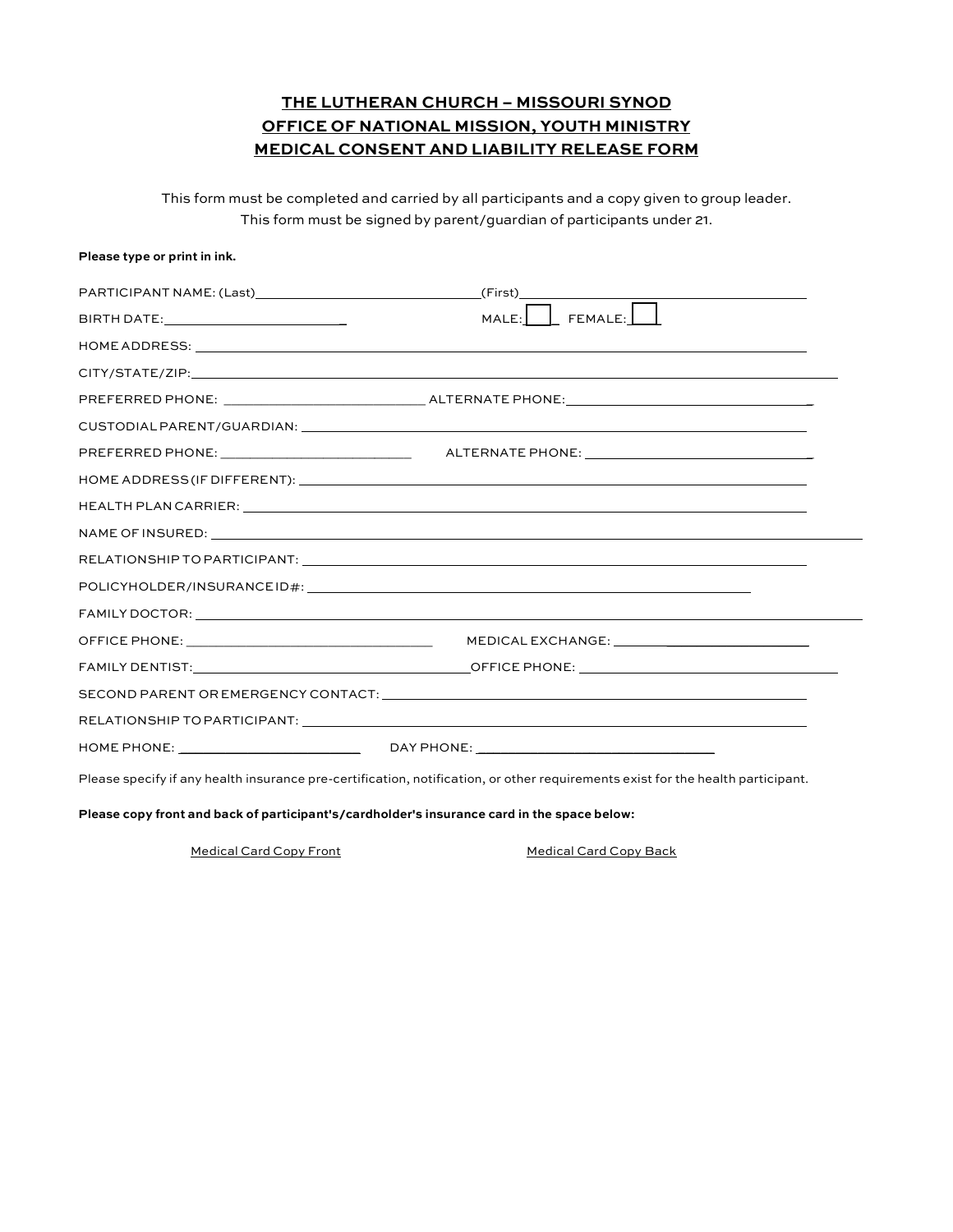## **CONSENT, INDEMNIFICATION, AND RELEASE FORM**

I understand that the 2022 LCMS Youth Gathering for which this Medical Consent, Indemnification, and Liability and Activity Release Form is being given is described as follows:

A national event of The Lutheran Church – Missouri Synod for youth and their adult leaders held in Houston, Texas on July 9- 13, 2022. This event may include group training meetings and discussions, service projects, recreational activities, fellowship and learning activities.

I hereby consent to participation of myself (or of my child) in the above-described event. I have read the informational materials regarding the planned activities. I am aware that in addition to activities such as Bible study, worship, sight-seeing, using public transportation, and meal functions, the participant also may choose to participate in various recreational sports activities or service projects that may involve additional risks, such as: jumping, running or other physical movements during sports activities; or using tools or ladders or other equipment while taking part in community service projects.

I understand that I have a duty to provide primary accident and medical insurance for myself (or for my child) and I declare that I am (or my child is) covered by primary accident and medical insurance.

I DO HEREBY EXPRESSLY STIPULATE AND AGREE TO DEFEND, INDEMNIFY, AND HOLD HARMLESS THE LUTHERAN CHURCH- MISSOURI SYNOD, OFFICE OF NATIONAL MISSION-YOUTH MINISTRY, MINUTE MAID PARK, GEORGE R. BROWN CONVENTON CENTER, AND \_\_\_\_\_\_\_\_\_\_\_\_\_\_\_\_(NAME OF DISTRICT), (NAME OF HOME CONGREGATION), THEIR SUCCESSORS AND ASSIGNS, AND THEIR DIRECTORS, OFFICERS, TRUSTEES, EMPLOYEES, AGENTS, SERVANTS, AND OTHER REPRESENTATIVES ("INDEMNITEES") FROM AND AGAINST ANY PRESENT OR FUTURE CLAIMS, SUITS, DEMANDS, ACTIONS, AND LIABILITIES, WHETHER IN LAW OR EQUITY, THAT MAY HEREAFTER BE MADE OR BROUGHT AGAINST INDEMNITEES FOR INJURY TO PERSONS OR DAMAGE TO PROPERTY ARISING OUT OF OR RESULTING FROM MY OR MY CHILD'S PARTICIPATION IN THE EVENT ("CLAIMS"), INCLUDING, BUT NOT LIMITED TO, CLAIMS OF INDEMNITEE NEGLIGENCE, EXCEPTING CLAIMS OF RECKLESSNESS OR WILLFUL MISCONDUCT BY INDEMNITEES.

FURTHERMORE, I DO HEREBY EXPRESSLY STIPULATE AND AGREE TO RELEASE, WAIVE, AND FOREVER DISCHARGE THE INDEMNITEES FROM ANY CLAIMS THAT MAY HEREAFTER BE MADE OR BROUGHT BY ME OR MY CHILD, AND BY ANYONE ON BEHALF OF ME OR MY CHILD, FOR DAMAGES OR OTHER LEGAL OR EQUITABLE REMEDY ON ACCOUNT OF ANY INJURY, ILLNESS, PHYSICAL CONDITION, INCONVENIENCE, OR LOSS, INCLUDING DAMAGE TO PROPERTY, SUSTAINED BY ME OR MY CHILD DURING THE EVENT OR TRAVEL RELATING TO THE EVENT, EXCEPTING CLAIMS OF RECKLESSNESS OR WILLFUL MISCONDUCT BY INDEMNITEES.

I have read this release and hold harmless agreement and understand the terms used in it and their legal significance. This waiver and release is freely and voluntarily given with the understanding that right to legal recourse against THE LUTHERAN CHURCH – MISSOURI SYNOD, OFFICE OF NATIONAL MISSION – YOUTH MINISTRY, MINUTE MAID PARK, GEORGE R. BROWN CONVENTION CENTER AND (NAME OF DISTRICT) and

\_ (NAME OF CONGREGATION) and the officers, directors, employees, volunteers, and agents of each of them is knowingly given up in return for allowing my (or my minor child's) participation in the activity. My signature on this document is intended to bind not only myself but also my successors, heirs, representatives, administrators, and assigns.

*\*PLEASE DO NOT USE DIGITAL SIGNATURES\** **FOR PARTICIPANTS AGE 21 AND OVER:**

Participant Signature **National Signature Community** Contract Date Date Witness

**FOR PARTICIPANTS UNDER AGE 21:**

Parent/Guardian of Participant (if Participant is under 21)

Date Witness